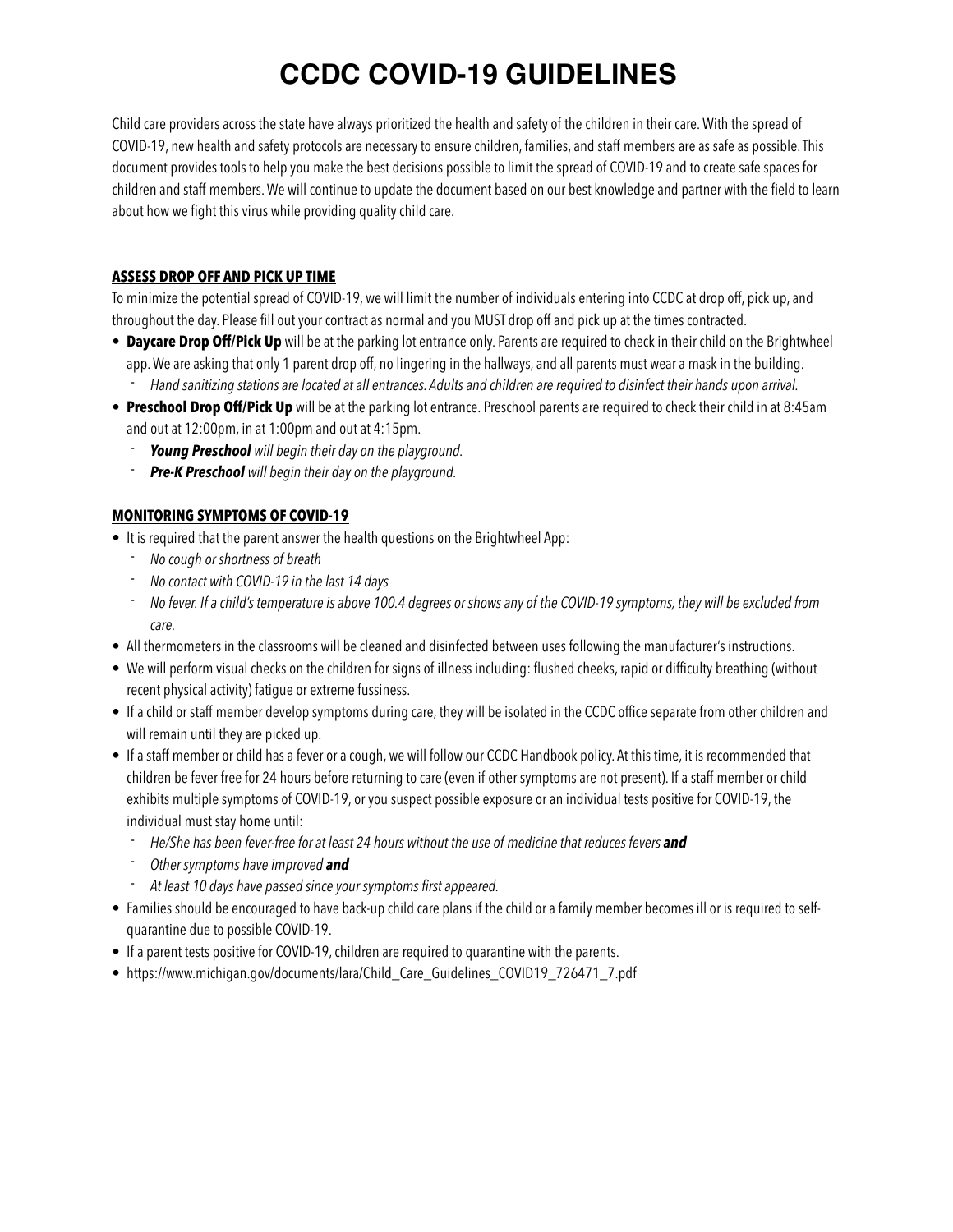# **CCDC COVID-19 GUIDELINES**

### **QUARANTINE GUIDANCE FOR Staff and Children Age 2 and Older**

- **Close contacts of a COVID-19** case do not need to quarantine at home if they:
	- Had confirmed COVID-19 within the last 90 days
	- Are up to date on all recommended COVID-19 vaccines for which they are eligible

These contacts should still conduct symptom monitoring and "Mask to Stay" for 10 days from the date of last exposure.

- **Close contacts of a COVID-19** case who do not meet the criteria above need to quarantine and mask to stay (day 6-10).
- Exposed individuals must:
	- Home quarantine for days 1-5, if feasible test on day 5, AND "Mask to Stay" for days 6-10, OR
	- Home quarantine for days 1-10 if unable/unwilling to mask
- **• The program will conduct contact tracing within the child care program to identify close contacts of the person who is positive and the most recent day those individuals had contact with the person who is positive. (Programs are encouraged to use attendance records for this.)** *\*CCDC goes back and reviews our classroom cameras.*

*Students, teachers & staff should monitor for symptoms throughout quarantine period (days 1 through 10). Day "0" is day of last close contact with any COVID-19 positive student, teacher, or staff. If symptoms develop, get tested.*

#### **QUARANTINE GUIDELINES: Isolation Guidance for All Staff and Children Age 2 and Older**

Students, teachers & staff who test positive for COVID-19 and/or display COVID-19 symptoms should isolate **regardless of vaccination status:**

- **• Isolate at home for days 0 5 (day "0" is day symptoms begin or day test was taken for those without symptoms);**
- **If symptoms have improved or no symptoms developed, return to school, while wearing a well-fitted mask, for days 6 -10; or**
- **• Stay home for days 0 10 if unwilling/unable to wear a mask**
- **• The program will conduct contact tracing within the child care program to identify close contacts of the person who is positive and the most recent day those individuals had contact with the person who is positive. (Programs are encouraged to use attendance records for this.)** *\*CCDC goes back and reviews our classroom cameras.*
- Close contacts who have tested positive for COVID-19 in the past 90 days do not need to quarantine. They must wear a mask around other people while in the child care program for 10 days after exposure.
- **• Children should monitor for symptoms throughout quarantine period (days 1 through 10). Day "0" is the day of last close contact with any COVID-19 positive individual. If symptoms develop, get tested.**

#### **REPORTING EXPOSURE**

If a child, staff member, family member becomes ill with COVID-19 symptoms, we must contact our local health department and licensing consultant for next steps. Staff and families of children in care are also required to report to the provider if they become symptomatic or receive positive COVID-19 test results. If an individual in a classroom is identified with a positive test for COVID-19, we will contact our local health department for guidance and best practices and to determine if our entire Center or classroom must close. The classroom will be cleaned and sanitized, along with the toys.

### **SOCIAL DISTANCING**

We will not be mixing school age children with the younger children, unless it is necessary (opening and closing times).

- As much as possible, classrooms should include the same group of children and caregivers.
- During meal times, we are no longer serving "family style" dining.
- Please refer to the website and/or Brightwheel for your child's menu.
- We have purchased touchless trash cans to provide a hands-free way to dispose of tissues and contaminants.
- Contact with teachers outside of their classroom and between groups of children should be limited.